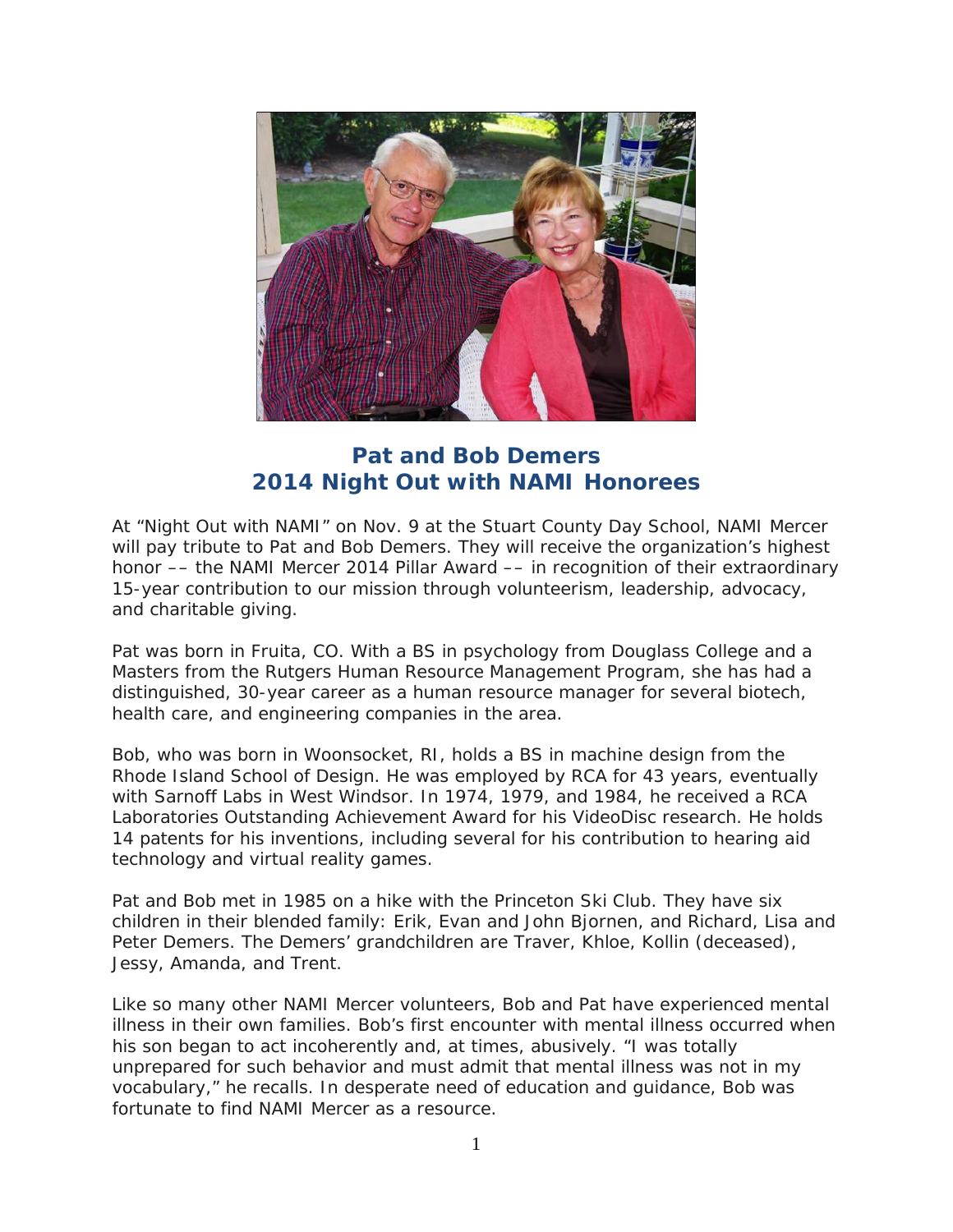"They encouraged me to take steps that led to my son's being treated and later hospitalized. Without such counseling, it is difficult to imagine the consequences," Bob continued.

Bob began volunteering to repay the organization for supporting him during his son's crisis. When NAMI Mercer founders Chomy and Tom Garces asked Bob to join the Family Partnership, a group of family members that monitored conditions at Trenton Psychiatric Hospital (TPH), Bob initially did so out of a sense of obligation.

Over time, Bob's obligation became his mission. "I saw at first hand the patients and their plight, especially the long-term patients, for whom TPH had become permanent living quarters. Many of these people had been rejected by society and even by their families."

For nearly 10 years, Bob led the Family Partnership, made up of representatives from Mercer, Middlesex, Monmouth, and Burlington Counties. He scheduled four teams of two volunteers to observe the four TPH units each month. He designed and mailed completed evaluation forms to the hospital trustees each month and sat in on all public Board of Trustee meetings. He was invited to join a committee on risk management that provided him with data on incidents and trends.

At first, Bob's monitoring team reported only on the physical environment. He then broadened the scope to look at how the programs were run, how the staff treated patients, and how the hospital dealt with families.

Bob takes pride in knowing that the Family Partnership contributed to improving the lives of TPH residents. After he stepped down in June 2010, the monitoring program went dormant for a while. However, the New Jersey Division of Mental Health Services (DMHS) established a new program to monitor the quality of care in state psychiatric hospitals. Our current NAMI Mercer Advocacy Committee is deeply involved in this program. Surely, Bob's persistent work over the preceding ten years laid the groundwork for the new monitoring effort.

Pat also has a personal connection to NAMI Mercer. As a teenager, when her mother was diagnosed with paranoid schizophrenia, there was no one to help her understand and process what was happening in her family. Her friends, and later her work associates, did not know about her mother's illness. "So when I found NAMI, it became a passion for me to help grow this organization so that it had the resources to help everyone in need, to stop the stigma that lived with me for so many years, to educate those seeking understanding, and to advocate for programs and services."

With Pat's leadership, NAMI Mercer progressed from "adolescence" to the mature stage of our organizational lifecycle. Recruited in 1999 to assist with the "Campaign for the Future," Pat was instrumental in developing the Night Out with NAMI fundraising effort that supported the hiring of a professional executive director and an intensive period of organizational growth. For the next five years, she shared her